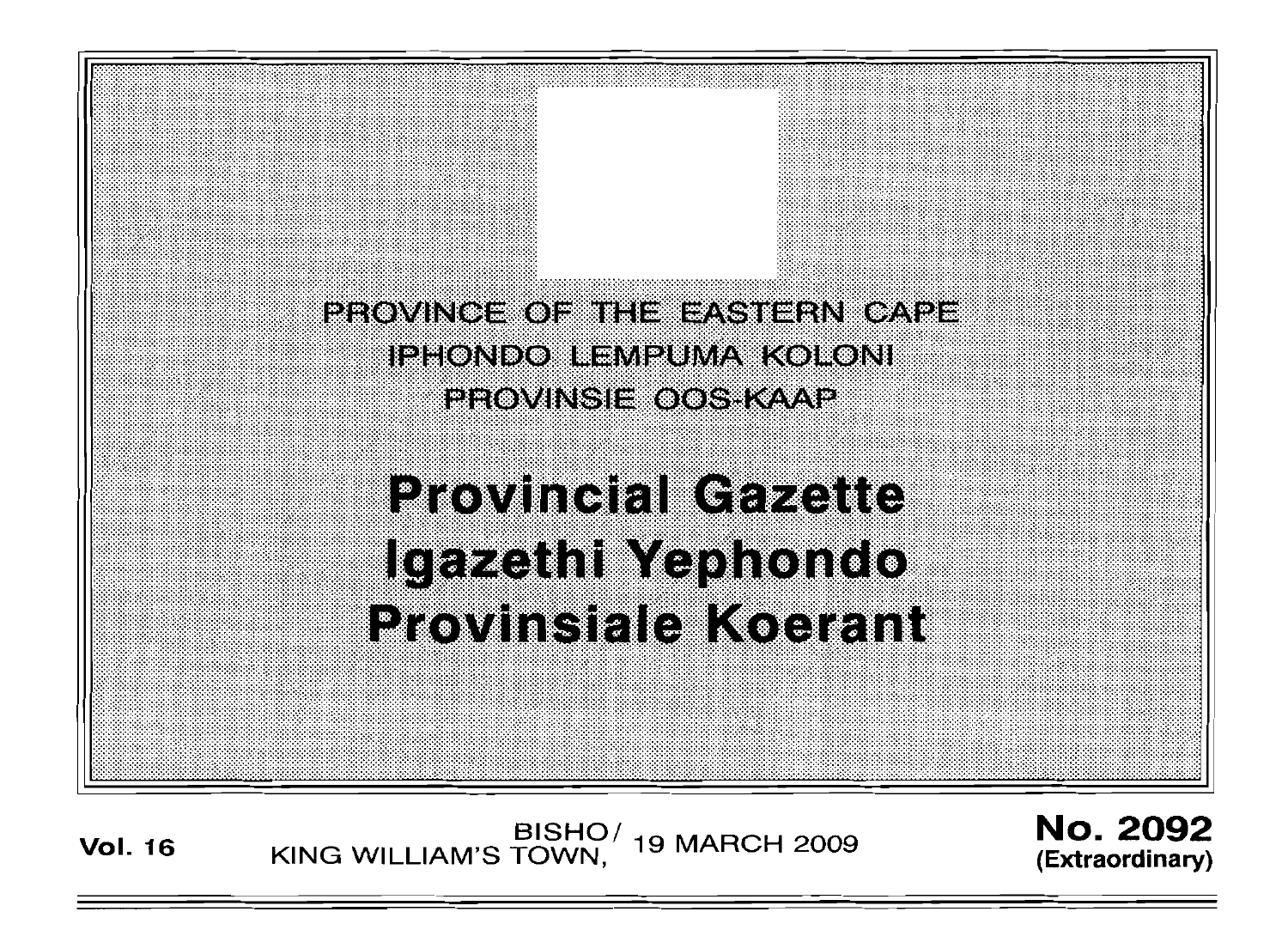|     | <b>CONTENTS • INHOUD</b> |             |                |
|-----|--------------------------|-------------|----------------|
| No. |                          | Page<br>No. | Gazette<br>No. |
|     | <b>PROVINCIAL NOTICE</b> |             |                |
|     |                          |             | 2092           |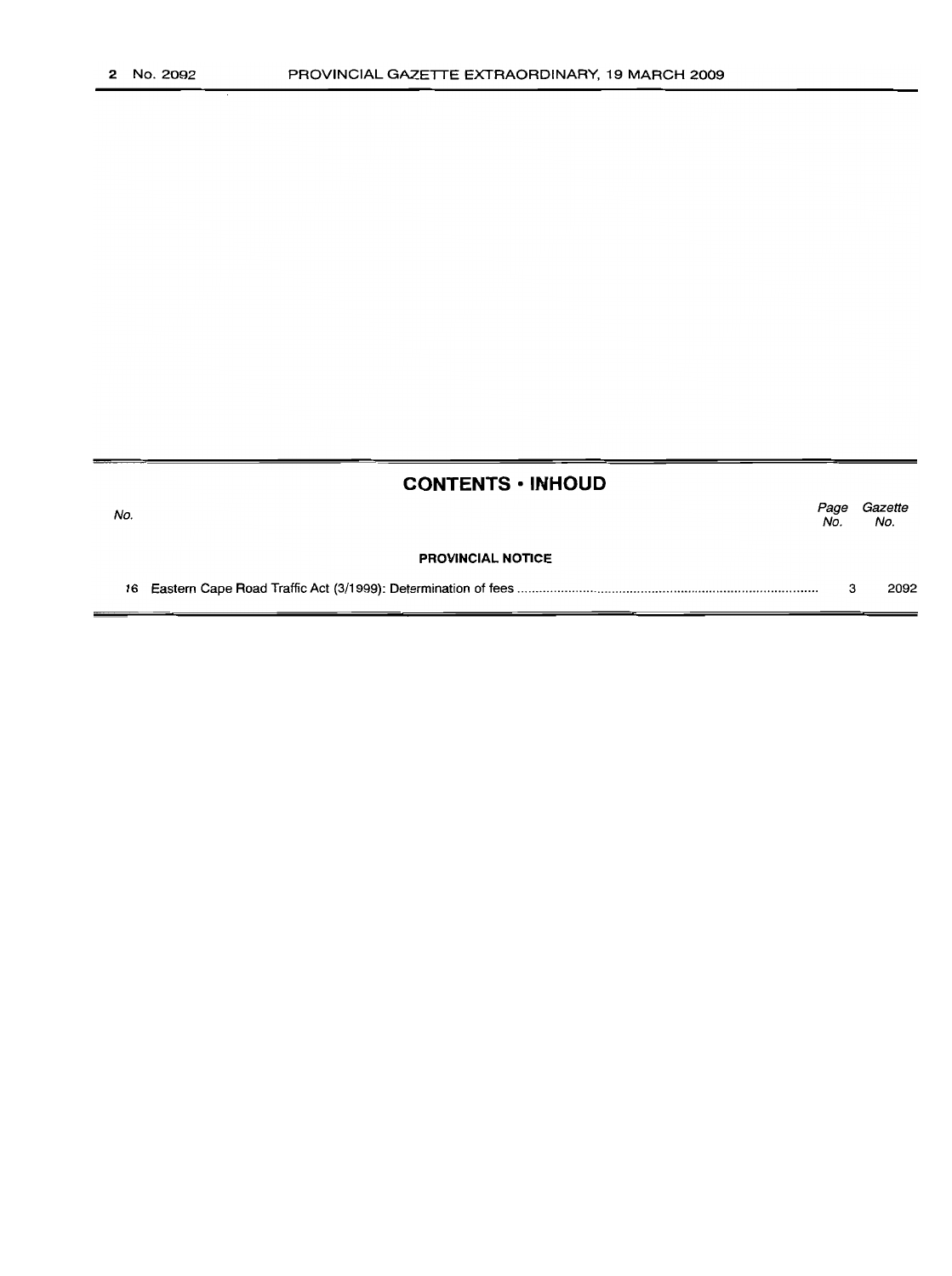# PROVINCIAL NOTICE

No. 16

### 19 March 2009

## PROVINCE OF THE EASTERN CAPE

## DEPARTMENT OF ROADS AND TRANSPORT

## DETERMINATION OF FEES IN TERMS OF THE EASTERN CAPE ROAD TRAFFIC ACT, 1999 (ACT No.3 OF 1999)

I, Gloria Barry, Member of the Executive Council responsible for Transport, acting in terms of Section 25 (1) (g) and (h) of the Eastern Cape Road Traffic Act, 1999 (Act NO.3 of 1999) read with Cabinet resolution as per Minute No 30 Item 10.2 dated 6<sup>th</sup> July 2005 make the Regulations regarding the fees to be paid for the registration and licensing of motor vehicles as set out in the schedules below and hereby repeal fees as prescribed by Provincial Gazette No 1860 dated 18 April 2008

 $\mathcal{L}$ *//1/':* .'l "  $\mathcal{H}$  ,  $\mathcal{H}$ !

**GLORIA BARRY** MEMBER OF THE EXECUTIVE COUNCIL: RESPONSIBLE FOR ROADS AND TRANSPORT

No. 16 19 Maart 2009

## BEPALING VAN GELDE INGEVOLGE DIE OOS-KAAPSE PROVINSIALE WET OP PADVERKEER, 1999 (WET NO.3 VAN 1999)

.**-.**

Ek, Gloria Barry, lid van die Uitvoerende Raad verantwoordelik vir vervoer in die Provinsie van die Oos-Kaap, handelende kragtens Artikel 25 (1) (g) en (h) van Oos-Kaapse Provinsiale Wet op Padverkeer, 1999 (Wet No. 3 van 1999) saamgelees met die besluit van die Kabinet, Notule No 30 Item 10.2 gedateer 6 Julie 2005 vaardig hiermee hierdie in die Bylae uit en herroep die gelde wat voorgeskryf is kragtens Provinsiale Koerant No 1860 gedateer 18 April 2008 ..

uu mi H

GLORIA BARRY LID VAN DIE UITVOERENDE RAAD: VERANTWOORDELIK VIR PAAIE EN VERVOER

## SCHEDULE 1

## TABLE 1: MISCELLANEOUS FEES

| <b>ITEM</b> |                                                                                                                                            |                                                                                                                                                  | <b>FEE</b><br><b>GELDE</b> |
|-------------|--------------------------------------------------------------------------------------------------------------------------------------------|--------------------------------------------------------------------------------------------------------------------------------------------------|----------------------------|
| 1A          | Application for registration as an<br>inspector of licences, examiner of<br>vehicles, examiner for drivers' licences<br>or traffic officer | Aansoek om registrasie as 'n inspekteur van<br>lisensies, ondersoeker van voertuie, toetsbeampte<br>vir bestuurders-lisensies of verkeersbeampte | R87.00                     |
|             | Application for a learner's licence<br>(excluding issue of a learner's licence)<br>including test                                          | Aansoek om 'n leerlinglisensie (uitgesluit die<br>uitreiking van 'n leerlinglisensie) met inbegrip van<br>toets                                  | R <sub>180.00</sub>        |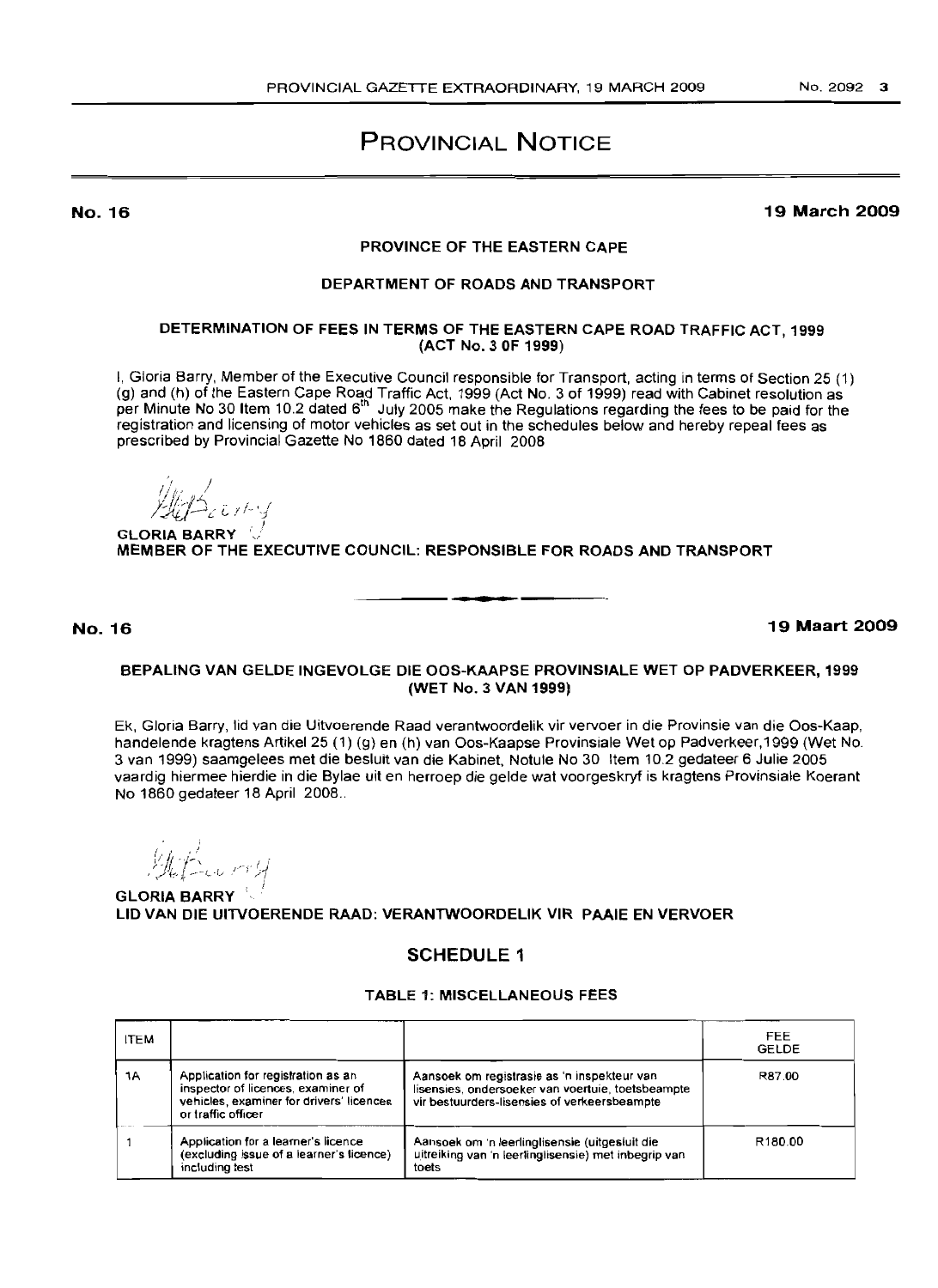| <b>ITEM</b>    |                                                                                                                               |                                                                                                                                                                                         | FEE<br><b>GELDE</b>                                                  |
|----------------|-------------------------------------------------------------------------------------------------------------------------------|-----------------------------------------------------------------------------------------------------------------------------------------------------------------------------------------|----------------------------------------------------------------------|
| 2              | Issue of a learners licence                                                                                                   | Uitreiking van 'n leerlinglisensie                                                                                                                                                      | R57.00                                                               |
| 3              | Application for a drivers licence<br>(excluding issue of a driving licence<br>card) including test in the case of:            | Aansoek om 'n bestuurs-lisensie (uitgesluit<br>Uitreiking van 'n bestuurslisensiekaart) met<br>inbegrip                                                                                 |                                                                      |
|                | (a) code $C1$ , $C$ , $EC1$ or $EC$                                                                                           | Van toets in die geval van:<br>kode C1, C, EC1 of EC<br>(a)                                                                                                                             | R294.00                                                              |
|                | (b) code B or EB                                                                                                              | kode B of EB<br>(b)                                                                                                                                                                     | R249.00                                                              |
|                | code A1 or A<br>(c)                                                                                                           | kode A1 of A<br>(c)                                                                                                                                                                     | R198.00                                                              |
| 4              | (1)<br>Issue of driving licence card,<br>substitution of driver's licence                                                     | (1)<br>Uitreiking van 'n<br>bestuurderslisensiekaart,                                                                                                                                   | R183.00                                                              |
|                | within the period referred to in<br>regulation 240(2)(b) or licence<br>by virtue of foreign or<br>government driver's licence | vervanging van<br>bestuurderslisensie binne die<br>periode soos verwys in<br>regulasie 240(2)(b) of lisensie<br>op grond van buitelandse of<br>staatsdepartement<br>bestuurderslisensie |                                                                      |
|                | substitution of driver's licence<br>(2)<br>outside the period referred to in<br>regulation $240(2)(b)$                        | (2)<br>vervanging van<br>bestuurderslisensie buite die<br>periode soos verwys in<br>regulasie $240(2)(b)$                                                                               | Fee as set out<br>in table 2<br>Gelde soos uiteengesit<br>in table 2 |
| 4A             | Application for registration of a driver's<br>licence testing centre                                                          | Aansoek om registrasie van 'n<br>bestuurderslisensietoets-sentrum                                                                                                                       | R381.00                                                              |
| 4B             | Application for form TDL                                                                                                      | Aansoek om vorm TBL                                                                                                                                                                     | R81.00                                                               |
| 4C             | Issue of engine or chassis number                                                                                             | Uitreiking van enjin- of onderstelnommer                                                                                                                                                | R57.00                                                               |
| 4D             | Application for form POD                                                                                                      | Aansoek om vorm BVB                                                                                                                                                                     | R93.00                                                               |
| 5              | Application and examination for an<br>instructor's certificate                                                                | Aansoek om en toetsing vir instrukteursertifikaat                                                                                                                                       | R294.00                                                              |
| 6              | Issue of instructor's certificate                                                                                             | Uitreiking van instrukteursertifi-kaat                                                                                                                                                  | R60.00                                                               |
| $\overline{7}$ | (a)<br>Application for a professional<br>driving permit (excluding issue of<br>a driving licence card)                        | (a)<br>Aansoek om 'n professionele bestuurpermit<br>(uitgesluit die uitreiking van 'n<br>bestuurderslisensiekaart)                                                                      | R90.00                                                               |
|                | Issue of professional driving<br>(b)<br>permit on driving licence card                                                        | (b)<br>Uitreiking van 'n professionele bestuurpermit<br>op bestuurderslisensiekaart                                                                                                     | R183.00                                                              |
| 7Α             | Application for registration of a testing<br>station                                                                          | Aansoek om registrasie van 'n toetsstasie                                                                                                                                               | R381.00                                                              |
| 8              | Application for a certification of<br>roadworthiness test in respect of:                                                      | Aansoek om padwaardigheid-sertifiseringstoets<br>ten opsigte van:                                                                                                                       |                                                                      |
|                | (1)<br>motor cycles, motor tricycles,<br>motor quadricycles and motor<br>cycles with side cars                                | (1)<br>motorfietse, motor-driewiele,<br>motorvierwiele en motorfietse<br>met syspanne                                                                                                   | R87.00                                                               |
|                | (2)<br>buses                                                                                                                  | (2)<br>busse                                                                                                                                                                            | R192.00                                                              |
|                | (3)<br>goods vehicles (excluding<br>trailers)                                                                                 | goederevoertuie (sleep-<br>(3)<br>waens uitgesluit)                                                                                                                                     | R180.00                                                              |
|                | all other motor vehicles<br>(4)<br>(including trailers)                                                                       | (3)<br>alle ander motorvoertuie<br>(sleepwaens ingesluit)                                                                                                                               | R156.00                                                              |
|                |                                                                                                                               |                                                                                                                                                                                         |                                                                      |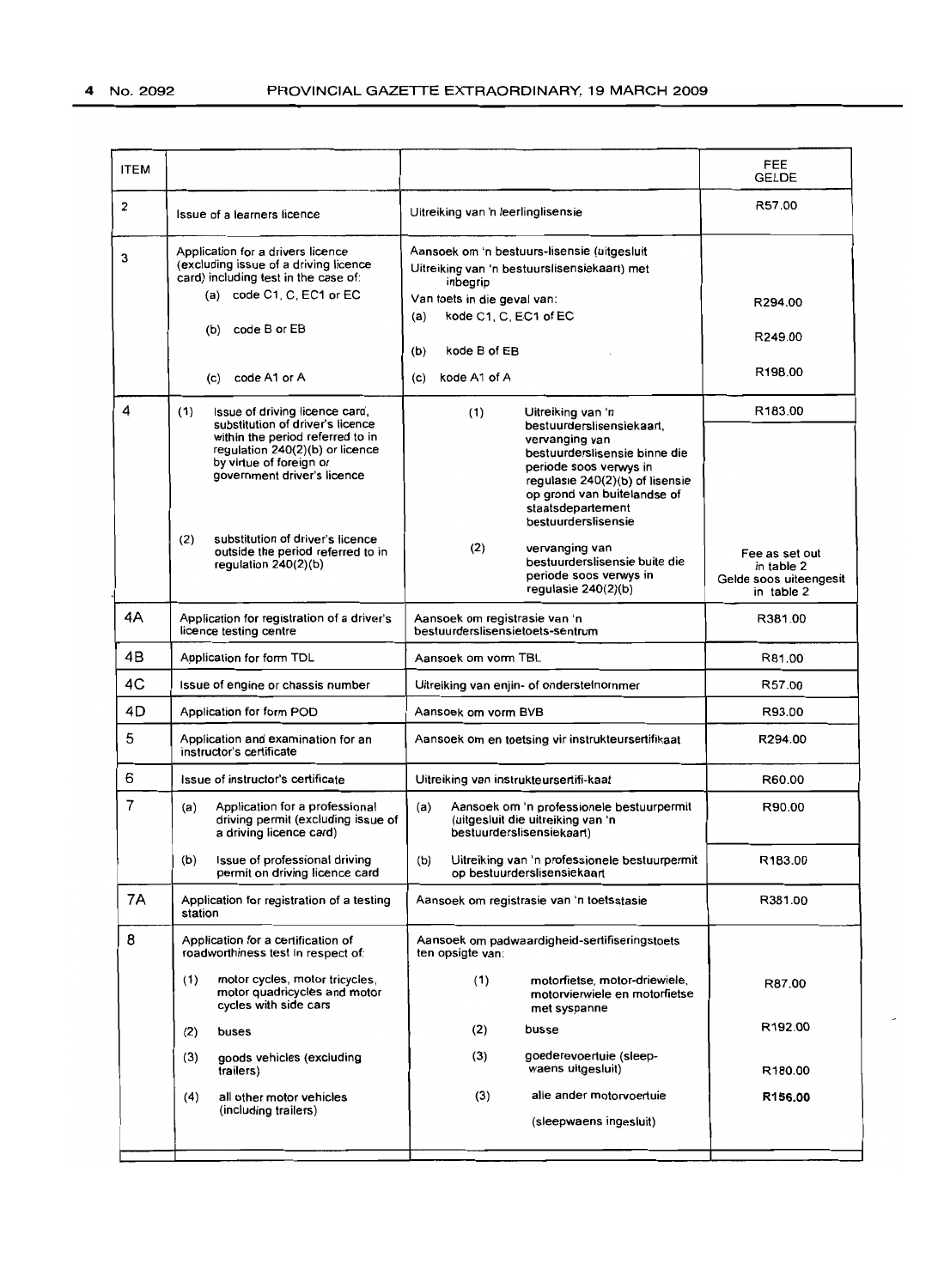| <b>ITEM</b> |                                                                                                                        |                                                                                                                     | FEE<br><b>GELDE</b>                                                                         |
|-------------|------------------------------------------------------------------------------------------------------------------------|---------------------------------------------------------------------------------------------------------------------|---------------------------------------------------------------------------------------------|
| 8A          | Application for a certification of<br>roadworthiness test at a testing station<br>which is not a registering authority | Aansoek om 'n sertifisering van<br>padwaardigheidstoets by 'n toetsstasie wat nie 'n<br>registrasie-owerheid is nie | Shall be determined by<br>the testing station<br>Moet deur die toets-<br>stasie bepaaL word |
| 9           | Issue of certification of roadworthiness                                                                               | Uitreiking van sertifisering van padwaardigheid                                                                     | R57.00                                                                                      |
| 10          | Application for a roadworthy certificate<br>test in respect of:                                                        | Aansoek om 'n padwaardigheid-sertifikaattoets ten<br>opsigte van:                                                   |                                                                                             |
|             | (1)<br>motor cycles, motor tricycles,<br>motor quadricycles and motor<br>cycles with side cars                         | (1)<br>motorfietse, motor-driewiele, motorvierwiele<br>en motorfietse met syspanne                                  | R87.00                                                                                      |
|             | (2)<br>buses                                                                                                           | (2)<br>busse                                                                                                        | R192.00                                                                                     |
|             | goods vehicles (excluding<br>(3)<br>trailers)                                                                          | (3)<br>goederevoertuie (sleep-waens uitgesluit)                                                                     | R180.00                                                                                     |
|             | (4)<br>all other motor vehicles<br>(including trailers)                                                                | (4)<br>alle ander motorvoertuie<br>(sleepwaens ingesluit                                                            | R156.00                                                                                     |
| 11          | issue of form CRW for a motor vehicle<br>not registered in the Republic                                                | Uitreiking van vorm SPW vir 'n motorvoertuig wat<br>nie in die Republiek geregistreer is nie                        | R57.00                                                                                      |
| 11A         | Issue of form CRW for a motor vehicle<br>not registered in the Republic by a                                           | Uitreiking van vorm SPW vir 'n motorvoertuig wat<br>nie in die Republiek geregistreer is nie deur 'n                | Shall be determined by<br>the testing station                                               |
|             | testing station which is not a<br>registering authority                                                                | toetsstasie wat nie 'n registrasie-owerheid is nie                                                                  | Moet deur die<br>toetsstasie bepaal<br>Word                                                 |
| 11B         | Identification of an operator                                                                                          | Identifikasie van 'n operateur                                                                                      | R93.00                                                                                      |
| 11C         | Application for a duplicate permanent<br>operator card                                                                 | Aansoek om duplikaat permanente<br>operateurskaart                                                                  | R93.00                                                                                      |
| 11D         | Application for a new operator card<br>due to change of address or change of<br>registration number                    | Aansoek om 'n nuwe operateurskaart weens<br>verandering van adres of verandering van<br>registrasienommer           | R33.00                                                                                      |
| 12          | Cost of confirming information:                                                                                        | Koste vir bevestiging van inligting                                                                                 |                                                                                             |
|             | nominal fee<br>(a)                                                                                                     | nominale tarief<br>(a)                                                                                              | R33.00                                                                                      |
|             | Issue of a copy of an<br>(b)<br>accident report                                                                        | (b)<br>Uitreiking van 'n afskrif<br>Van 'n ongeluksverslag                                                          | R111.00                                                                                     |
|             | - Photostat Copy                                                                                                       | Fotostatiese afdruk                                                                                                 | R111.00                                                                                     |
|             | - Hand Written Copy                                                                                                    | Handgeskrewe                                                                                                        | R90.00                                                                                      |
|             | search fee when necessary<br>(c)                                                                                       | tarief waar na inligting gesoek moet word<br>(c)<br>indien nodig                                                    | R84.00                                                                                      |
| 12A         | Application for exemption of parking<br>provisions                                                                     | Aansoek om vrystelling van parkeerbepalings                                                                         | R93.00                                                                                      |
| 13          | issue of a duplicate document or token<br>in respect of:                                                               | Uitreiking van 'n duplikaat dokument of bewys ten<br>opsigte van:                                                   |                                                                                             |
|             | driving licence card<br>(1)                                                                                            | bestuurderslisensiekaart<br>(1)                                                                                     | R183.00                                                                                     |
|             | (2)<br>any other document                                                                                              | (2)<br>enige ander dokument                                                                                         | R594.00                                                                                     |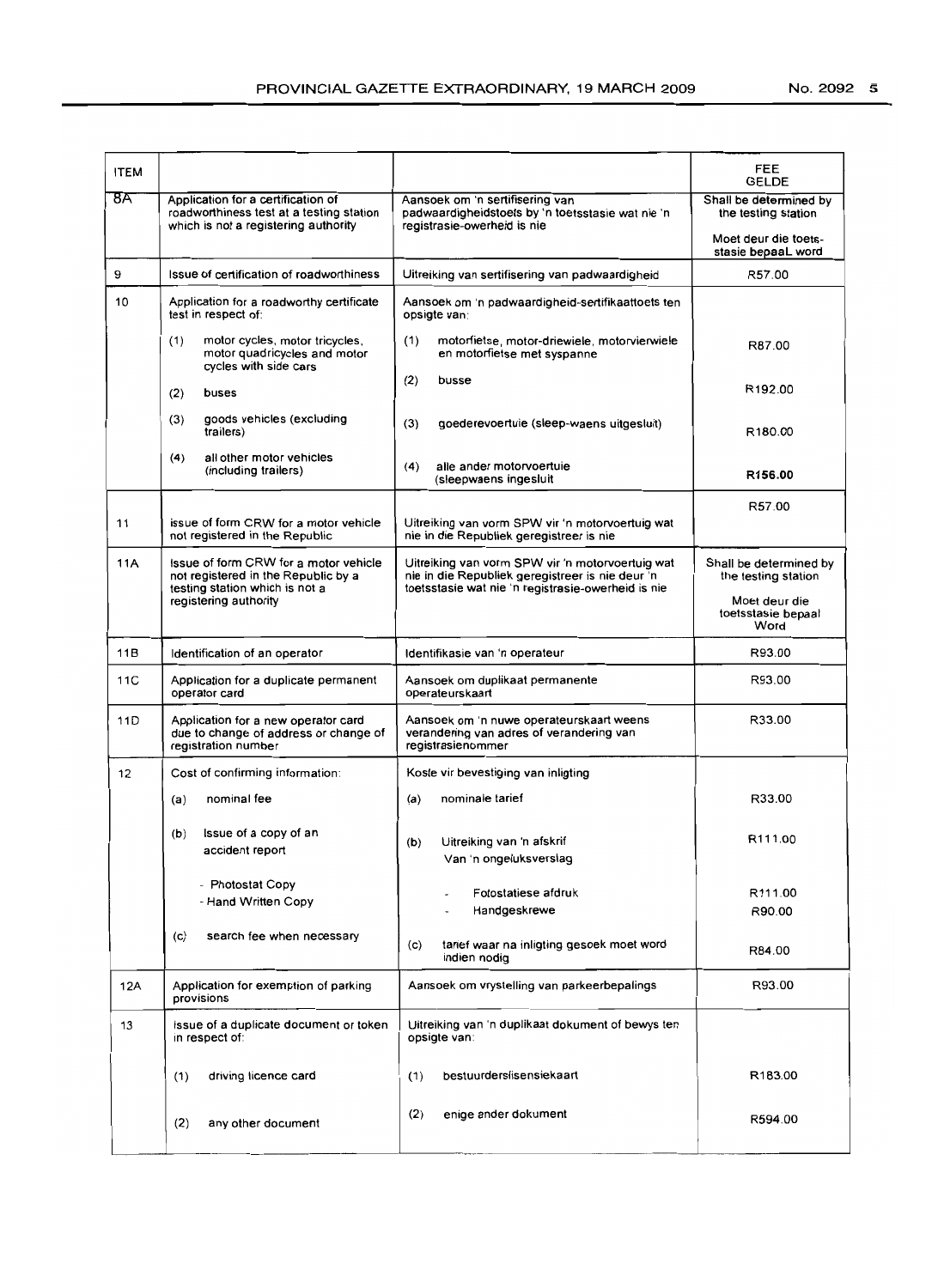|     | (3) Personalized<br><b>Registration Number</b>                              | (3) Persoonlike Registrasie-<br>nommer Sertifikaat.                                          | R594.00  |
|-----|-----------------------------------------------------------------------------|----------------------------------------------------------------------------------------------|----------|
|     | Certificate.                                                                |                                                                                              |          |
|     | (4) Registration of a                                                       | (4) Registrasie van 'n Ver-                                                                  | R594.00  |
|     | Manufacturer/Builder<br>Of Vehicles.                                        | vaardiger/Invoerder/                                                                         |          |
|     | (5) Motor Trade Number                                                      | Bouer van Voertuie                                                                           |          |
|     | Registration Certificate.                                                   |                                                                                              | R594.00  |
|     | (6) Traffic Register Number                                                 | (5) Motorhandelnommer                                                                        |          |
|     | Certificate                                                                 | Registrasie Sertifikaat                                                                      |          |
|     | (7) Learner's Licence                                                       | (6) Verkeersregisternommer                                                                   | R594.00  |
|     | (8) Vehicle Testing Station/                                                | (7) Leerlinglisensie                                                                         |          |
|     | <b>Driving Licence Centre</b>                                               |                                                                                              | R165.00  |
|     | <b>Registration Certificate</b>                                             |                                                                                              |          |
|     | (9) Registration Certificate/                                               | (8) Voertuigtoetsstasie/                                                                     |          |
|     | Deregistration Certificate                                                  | Bestuurderstoetssentrum                                                                      | R594.00  |
|     |                                                                             | Registrasie Sertifikaat.                                                                     |          |
|     |                                                                             |                                                                                              |          |
|     |                                                                             | (9) Registrasie Setifikaat/                                                                  | R594.00  |
|     |                                                                             | deregistrasie Sertfikaat                                                                     |          |
| 14  | Application for a personalized                                              | Aansoek om 'n persoonlike registrasienommer van                                              | R819.00  |
|     | registration number of the format                                           | die formaat "SSSLLLEC" waar "S" 'n syfer<br>verteenwoordig en "L" 'n letter, soos goedgekeur |          |
|     | "FFFLLLEC" where "F" represents a<br>figure and "F" a letter as approved by | deur die LUR belas met Padverkeer                                                            |          |
|     | the MEC responsible for Road Traffic                                        |                                                                                              |          |
|     | Application for personalized                                                | Aansoek om 'n persoonlike registrasienommer                                                  | R2835.00 |
|     | registration numbers as approved by                                         | soos goedgekeur deur die LUR belas met                                                       |          |
|     | the MEC responsible for Road Traffic                                        | Padverkeer.                                                                                  |          |
| 15. | (1) Application for allocation of a                                         | (1) Aansoek om die toekenning van 'n persoonlike                                             | R183.00  |
|     | personalized / Specific registration                                        | / spesifieke registrasienommer aan 'n motor-                                                 |          |
|     | number to a motor vehicle of the                                            | voertuig van die houer van 'n persoonlike /                                                  |          |
|     | holder of a personalized 'specific                                          | spesifieke registrasienommer.                                                                |          |
|     | registration number.                                                        |                                                                                              |          |
|     | (2) Application for the transfer of a                                       | (2) Aansoek om die oordrag van 'n persoonlike of                                             | R183.00  |
|     | personalized / specific number                                              | spesifieke nommer van een motorvoertuig na                                                   |          |
|     | from one motor vehicle to<br>of the holder of the                           | 'n ander van die houer van 'n persoonlike of                                                 |          |
|     | another<br>personalized /<br>specific                                       | spesifieke registrasienommer                                                                 |          |
|     | registration number                                                         |                                                                                              |          |
|     |                                                                             | (3) Aansoek om die oordrag                                                                   |          |
|     | (3) Application for transfer                                                | van 'n persoonlike /                                                                         |          |
|     | Of a personalized / Specific                                                | Spesifieke registrasie-                                                                      |          |
|     | registration number from the                                                | Nommer van die houer<br>Van sodanige nommer                                                  |          |
|     | holder thereof to another                                                   | Na 'n ander persoon                                                                          |          |
|     | person.                                                                     |                                                                                              | R885.00  |
|     | - Personalized                                                              | Persoonlike                                                                                  | R360.00  |
|     |                                                                             | Spesifieke<br>Boedel: (Admin Fooie)                                                          | R183.00  |
|     | - Specific<br>- Estate (Admin. Fee)                                         |                                                                                              |          |
| 16  | Racing and Sport on Public Roads                                            | Wedrenne en sport op openabre paaie                                                          | R108.00  |
|     |                                                                             |                                                                                              |          |
| 17  | Application for registration of a<br>Embosser                               | Ansoek om registrasie van 'n Registrasieplaat<br>vervaardiger                                | R81.00   |
| 20  | Agency Fees for Registering<br>Authorities                                  | Agent Fooie vir Registrasie Owerhede                                                         | 21%      |
|     |                                                                             | (19% vir Agent Fooi en 2% vir skryfbehoeftes en<br>drukwerk)                                 |          |
|     | (19% Agency Fees & 2% for Printing<br>and Stationery)                       |                                                                                              |          |
|     |                                                                             |                                                                                              |          |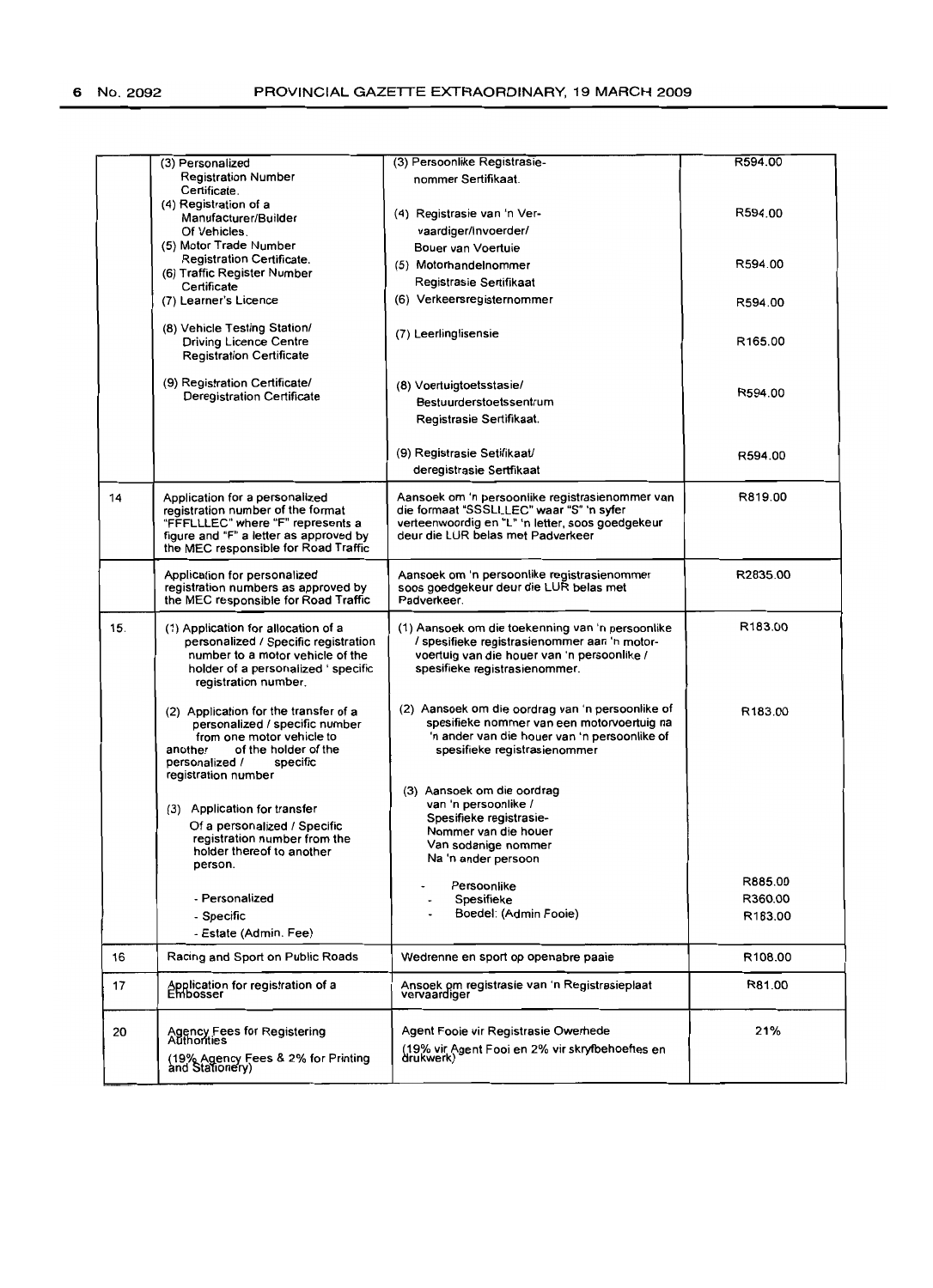## TABLE 2: ISSUE FEE FOR THE SUBSTITUTION OF A DRIVER'S LICENCE

## TABEL 2: UITREIKINGSGELD VIR DIE VERVANGING VAN 'N BESTUURDERSLISENSIE

| FEE WITHIN PRE-<br><b>SCRIBED PERIOD</b>             |                  |                  |                         |                  |                  |                  |                |      |                   |      |      |                                                                                                                                   |
|------------------------------------------------------|------------------|------------------|-------------------------|------------------|------------------|------------------|----------------|------|-------------------|------|------|-----------------------------------------------------------------------------------------------------------------------------------|
| <b>GELDE BINNE</b><br>VOORGESKREWE<br><b>PERIODE</b> | 1                | $\mathbf{2}$     | $\overline{\mathbf{3}}$ | 4                | 5                | $\boldsymbol{6}$ | $\overline{7}$ | 8    | 9                 | 10   | 11   |                                                                                                                                   |
| R <sub>170</sub>                                     | R <sub>175</sub> | R <sub>180</sub> | R <sub>185</sub>        | R <sub>190</sub> | R <sub>195</sub> | R200             | R205           | R210 | R <sub>2</sub> 15 | R220 | R225 | The fee increases<br>by R5.00 for each<br>additional month<br>Die gelde<br>vermeerder met<br>R5.00 vir elke<br>bykomende<br>maand |

## TABLE 2: MOTOR VEHICLE REGSITRATION AND LICENCE FEES IMOTORVOERTUIG REGISTRASIE EN L1SENSleRING GELDE:

## ITEM: 1 Motor vehicle Registration fee I Motorvoertuigregistrasiegelde.

| Motor vehicle Registration fee / Motorvoertuigregistrasiegelde | R 57.00 |
|----------------------------------------------------------------|---------|
|                                                                |         |

### ITEM: 2 Motor Vehicle Registration Fee I Motorvoertuiglisensiegelde

ITEM: 2.1 Motor Cycle, Motor Tricycle and Motor Quadro Cycle I Motorfiets, motordriewiel en motorvierwiel.

| Motor cycle, motor tri-cycle and motor quadro-cycle, other than a motor                   | R <sub>117.00</sub> |
|-------------------------------------------------------------------------------------------|---------------------|
| Vehicle refereed to in tem 3 of this schedule /Motorfiets, motordriewiel, uitgesonderd 'n |                     |
| Motorvoertuig bedoel in item 3 van hieride bylae.                                         |                     |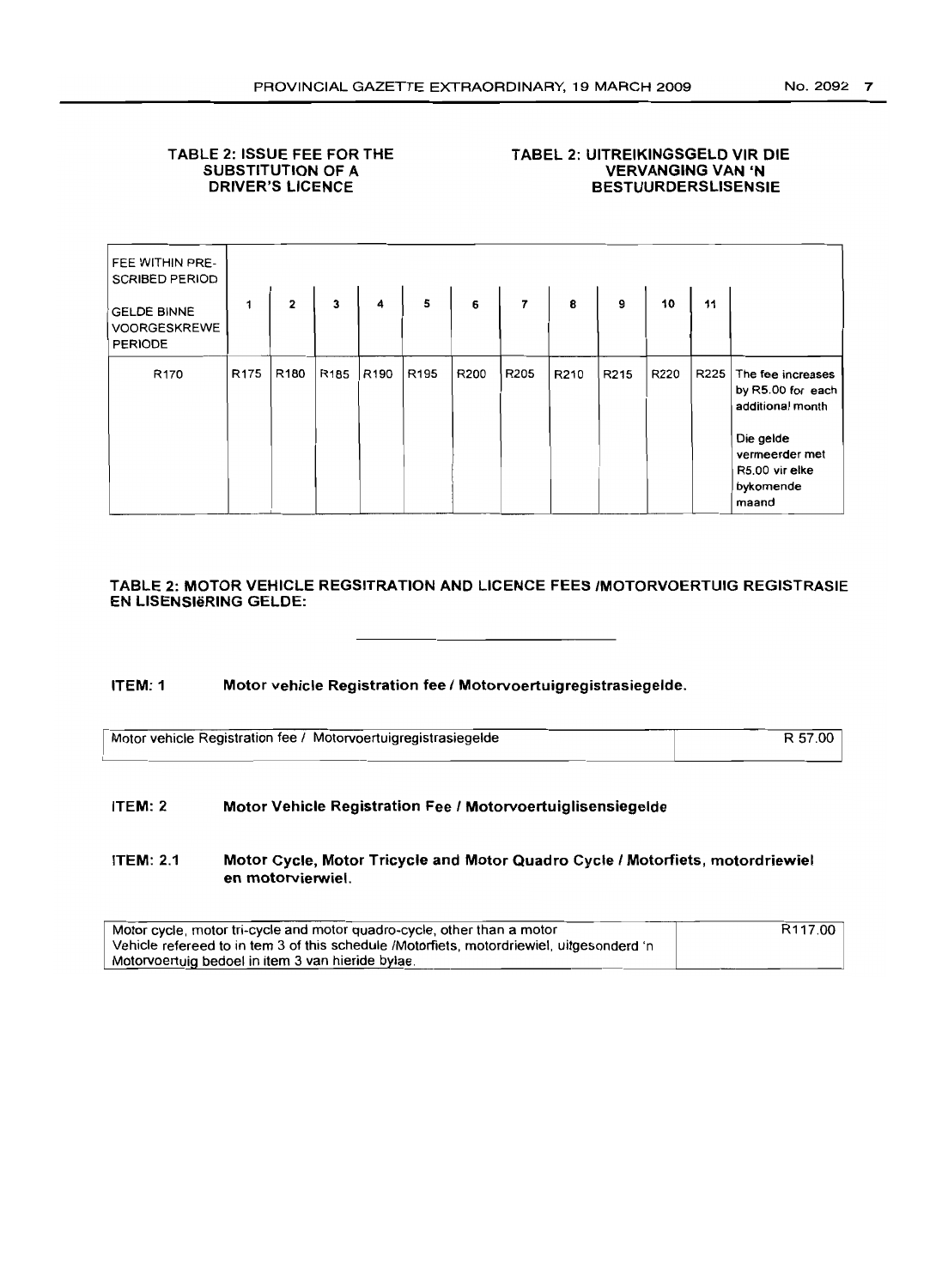## **ITEMS:** 2.2 , 2.4, 2.5 **and/en** 2.6 : **Motor Vehicle I Motorvoertuig, Breakdown I Teespoedwa.**

| A motor vehicle, other than a motor vehicle referred to 2.1, 2.3, 2.7, 2.8, 2.9, 2.10<br>and item 3 / 'n Motorvoertuig uitgesonderd 'n motorvoertuig bedoel in items 2.1,<br>2.3, 2.7, 2.8, 2.9, 2.10 en item 3.<br>TARE IN KILOGRAMS / TARRA IN KG | FEE / GELDE        |
|-----------------------------------------------------------------------------------------------------------------------------------------------------------------------------------------------------------------------------------------------------|--------------------|
| $0 - 250$                                                                                                                                                                                                                                           | 165.00             |
| $251 - 500$                                                                                                                                                                                                                                         | 183.00             |
| $501 - 750$                                                                                                                                                                                                                                         | 189.00             |
| $571 - 1000$                                                                                                                                                                                                                                        | 213.00             |
| $1001 - 1250$                                                                                                                                                                                                                                       | 270.00             |
| $1251 - 1500$                                                                                                                                                                                                                                       | 339.00             |
| $1501 - 1750$                                                                                                                                                                                                                                       | 396.00             |
| $1751 - 2000$                                                                                                                                                                                                                                       | 438.00             |
| $2001 - 2250$                                                                                                                                                                                                                                       | 576.00             |
| $2251 - 2500$                                                                                                                                                                                                                                       | 693.00             |
| $2501 - 2750$                                                                                                                                                                                                                                       | 786.00             |
| $2751 - 3000$                                                                                                                                                                                                                                       | 801.00             |
| $3001 - 3250$                                                                                                                                                                                                                                       | 999.00             |
| $3251 - 3500$                                                                                                                                                                                                                                       | 1173.00            |
| $3501 - 3750$                                                                                                                                                                                                                                       | 1280.00            |
| $3751 - 4000$                                                                                                                                                                                                                                       | 1416.00            |
| $4001 - 4250$                                                                                                                                                                                                                                       | 1569.00            |
| $4251 - 4500$<br>$4501 - 4750$                                                                                                                                                                                                                      | 1716.00            |
| $4751 - 5000$                                                                                                                                                                                                                                       | 1848.00<br>2004.00 |
| $5001 - 5250$                                                                                                                                                                                                                                       | 3114.00            |
| $5251 - 5500$                                                                                                                                                                                                                                       | 3366.00            |
| $5501 - 5750$                                                                                                                                                                                                                                       | 3657.00            |
| $5751 - 6000$                                                                                                                                                                                                                                       | 3690.00            |
| $6001 - 6250$                                                                                                                                                                                                                                       | 4008.00            |
| $6251 - 6500$                                                                                                                                                                                                                                       | 4353.00            |
| $6501 - 6750$                                                                                                                                                                                                                                       | 4704.00            |
| $6751 - 7000$                                                                                                                                                                                                                                       | 5055.00            |
| $7001 - 7250$                                                                                                                                                                                                                                       | 5598.00            |
| $7251 - 7500$                                                                                                                                                                                                                                       | 5766.00            |
| $7501 - 8000$                                                                                                                                                                                                                                       | 2123.00            |
| $8001 - 8500$                                                                                                                                                                                                                                       | 6741.00            |
| 8501 - 9000                                                                                                                                                                                                                                         | 7788.00            |
| $9001 - 9500$                                                                                                                                                                                                                                       | 8409.00            |
| $9501 - 10000$                                                                                                                                                                                                                                      | 9075.00            |
| $10001 - 10500$                                                                                                                                                                                                                                     | 11214.00           |
| $10501 - 11000$                                                                                                                                                                                                                                     | 12276.00           |
| $11001 - 11500$                                                                                                                                                                                                                                     | 13407.00           |
| $11501 - 12000$                                                                                                                                                                                                                                     | 14532.00           |
| 12001<br>$\prec$                                                                                                                                                                                                                                    | 1293.00 for each   |
|                                                                                                                                                                                                                                                     | additional 500kg   |

 $\ddot{\phantom{a}}$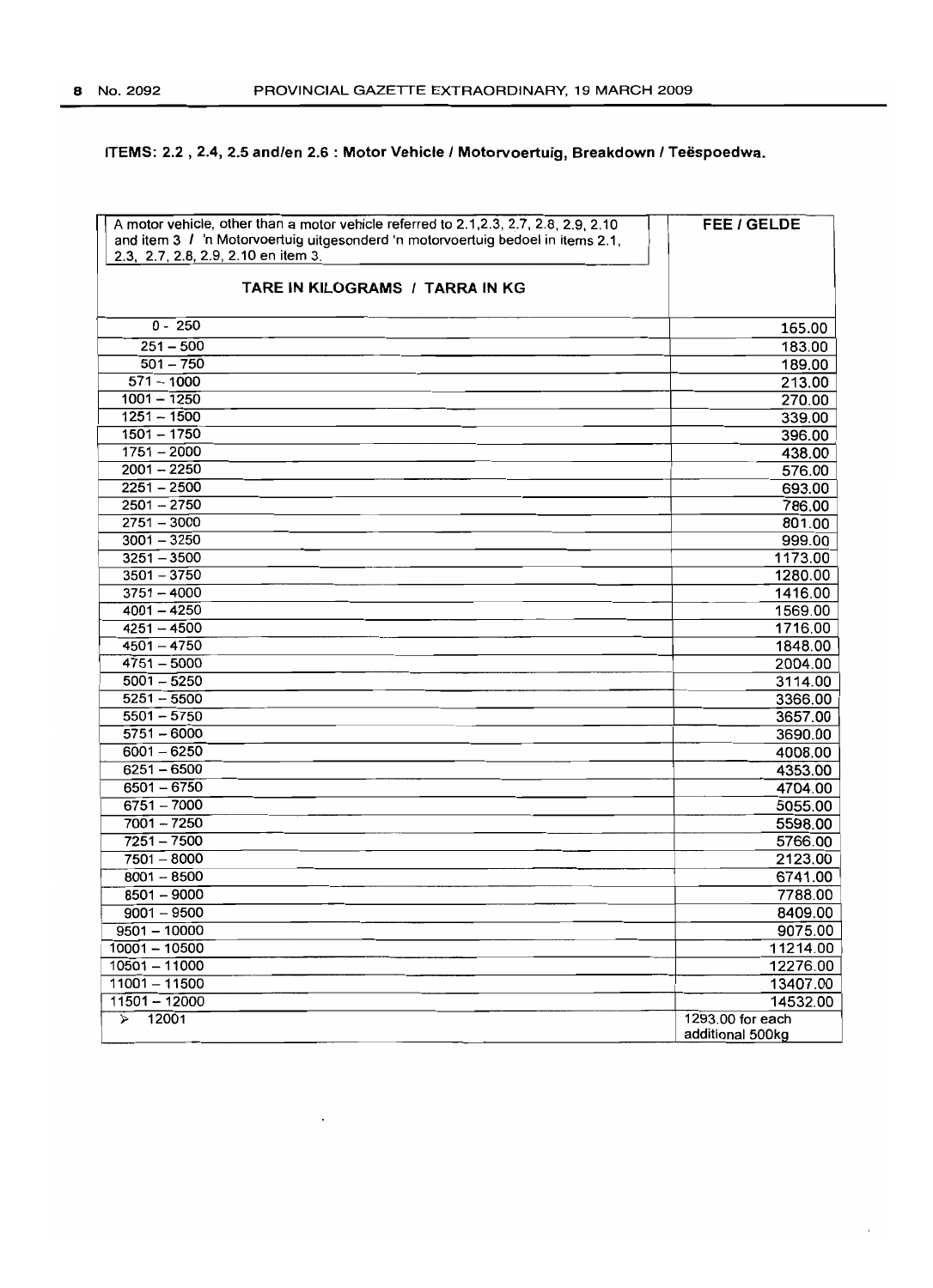## ITEMS: 2.7 AND / EN 2.10: Trailer / Sleepwa and/en Trailer drawn by a tractor / Sleepwa wat deur 'n trekker gesleep word.

| A trailers, semi trailers other than 2.3 and 2.8 and item 3 of this schedule excluding<br>Trailer used by a bona fide farmer for his own farming activities / 'n Sleepwa,<br>Uitgesonderd 'n motorvoertuig bedoel in 2.3 en 2.8 en item 3 uitgesonderd 'n leenwa,<br>wat slegs in verband met die eienaar se eie boerdery bedrywighede bedryf word. | <b>FEE/ GELDE</b>           |
|-----------------------------------------------------------------------------------------------------------------------------------------------------------------------------------------------------------------------------------------------------------------------------------------------------------------------------------------------------|-----------------------------|
| TARE IN KILOGRAMS / TARRA IN KG                                                                                                                                                                                                                                                                                                                     |                             |
| $0 - 250$                                                                                                                                                                                                                                                                                                                                           | 108.00                      |
| $251 - 500$                                                                                                                                                                                                                                                                                                                                         | 147.00                      |
| $501 - 750$                                                                                                                                                                                                                                                                                                                                         | 186.00                      |
| $751 - 1000$                                                                                                                                                                                                                                                                                                                                        | 222.00                      |
| $1001 - 1250$                                                                                                                                                                                                                                                                                                                                       | 282.00                      |
| $1251 - 1500$                                                                                                                                                                                                                                                                                                                                       | 366.00                      |
| $1501 - 1750$                                                                                                                                                                                                                                                                                                                                       | 429.00                      |
| $1751 - 2000$                                                                                                                                                                                                                                                                                                                                       | 513.00                      |
| $2001 - 2250$                                                                                                                                                                                                                                                                                                                                       | 624.00                      |
| $2251 - 2500$                                                                                                                                                                                                                                                                                                                                       | 708.00                      |
| $2501 - 2750$                                                                                                                                                                                                                                                                                                                                       | 828.00                      |
| $2751 - 3000$<br>$3001 - 3250$                                                                                                                                                                                                                                                                                                                      | 921.00                      |
| $3251 - 3500$                                                                                                                                                                                                                                                                                                                                       | 1905.00<br>1938.00          |
| $3501 - 3750$                                                                                                                                                                                                                                                                                                                                       | 2289.00                     |
| $3751 - 4000$                                                                                                                                                                                                                                                                                                                                       | 2490.00                     |
| $4001 - 4250$                                                                                                                                                                                                                                                                                                                                       | 2748.00                     |
| $4251 - 4500$                                                                                                                                                                                                                                                                                                                                       | 2952.00                     |
| $4501 - 4750$                                                                                                                                                                                                                                                                                                                                       | 3201.00                     |
| $4571 - 5000$                                                                                                                                                                                                                                                                                                                                       | 3456.00                     |
| $5001 - 5250$                                                                                                                                                                                                                                                                                                                                       | 3795.00                     |
| $5251 - 5500$                                                                                                                                                                                                                                                                                                                                       | 4020.00                     |
| $5501 - 5750$                                                                                                                                                                                                                                                                                                                                       | 4323.00                     |
| $5751 - 6000$                                                                                                                                                                                                                                                                                                                                       | 4623.00                     |
| $6001 - 6250$                                                                                                                                                                                                                                                                                                                                       | 4962.00                     |
| $6251 - 6500$                                                                                                                                                                                                                                                                                                                                       | 5289.00                     |
| $6501 - 6750$                                                                                                                                                                                                                                                                                                                                       | 5601.00                     |
| $6751 - 7000$                                                                                                                                                                                                                                                                                                                                       | 5922.00                     |
| $7001 - 7250$                                                                                                                                                                                                                                                                                                                                       | 6246.00                     |
| $7251 - 7500$                                                                                                                                                                                                                                                                                                                                       | 6630.00                     |
| 7501 - 8000                                                                                                                                                                                                                                                                                                                                         | 7302.00                     |
| 8001 - 8500                                                                                                                                                                                                                                                                                                                                         | 8040.00                     |
| 8501 - 9000                                                                                                                                                                                                                                                                                                                                         | 9108.00                     |
| 9001 - 9500                                                                                                                                                                                                                                                                                                                                         | 10026.00                    |
| $9501 - 10000$                                                                                                                                                                                                                                                                                                                                      | 10974.00                    |
| $10001 - 10500$                                                                                                                                                                                                                                                                                                                                     | 12147.00                    |
| $10501 - 11000$                                                                                                                                                                                                                                                                                                                                     | 13311.00                    |
| $11001 - 11500$                                                                                                                                                                                                                                                                                                                                     | 14523.00                    |
| $11501 - 12000$<br>12001                                                                                                                                                                                                                                                                                                                            | 15741.00<br>1293.00for each |
| ン                                                                                                                                                                                                                                                                                                                                                   | additional 500kg            |

## ITEM: 2.3: Trailer other than a semi-trailer used by a bona-fide farmer I Sleepwa uitgesonderd 'n leenwa wat slegs deur 'n bona fide boer gebruig word.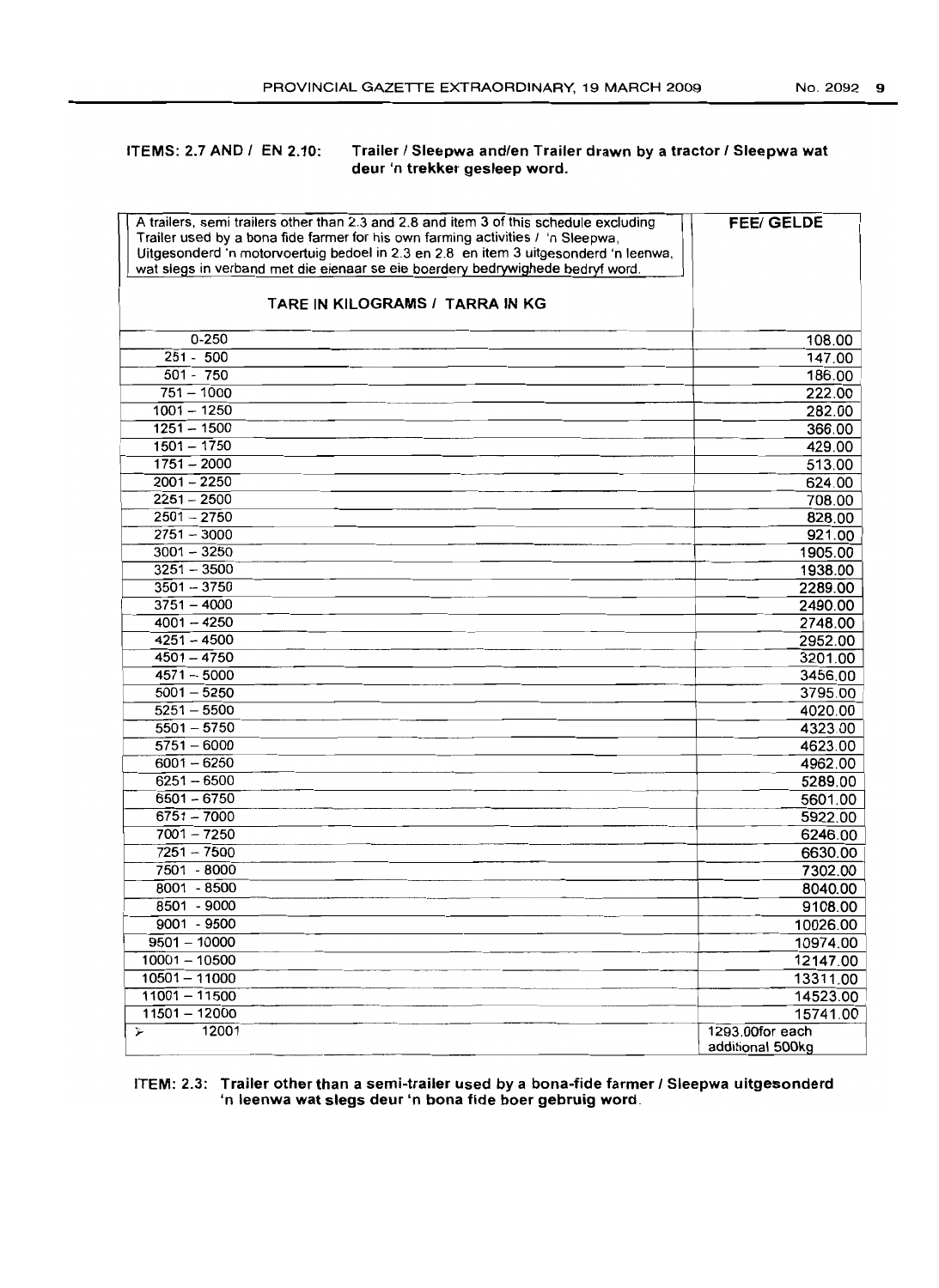| A trailer, other than a semi-Trailer, which is used only in connection with the owners own | R57.00 |
|--------------------------------------------------------------------------------------------|--------|
| farming activities, other than a motor vehicle referred to in item 2.8, 2.10 or 3 of this  |        |
| Schedule / 'n Sleepwa, uitgesonderd 'n leenwa, wat slegs in verband met die eienaar        |        |
| se eie boerdery bedrywighede bedryf word.                                                  |        |

## ITEM: 2.5 and/en 2.6: Truck-tractor used by the owner thereof, solely for his own farming activities { Voorspanwa wat deur die eienaar daarvan uitsluitlik vir die doeleindes van boerderybedrywighede gebruik word.

| A truck-tractor used by the owner thereof solely in connection with farming              |                       |
|------------------------------------------------------------------------------------------|-----------------------|
|                                                                                          |                       |
| Activities, other than the conveyance of goods for reward on a public road, other than a | Fee as determined for |
| motor vehicle refereed to in item 3 of this schedule / 'n Voorspanwa bedoel wat deur     | item 2.2 / Gelde soos |
| Die eienaar daarvan uitsluitlik vir die doeleindes van boerdery-bedrywighede,            | bepaal vir item 2.2   |
| uitgesonderd vir die vervoer van goedere op 'n openbare pad teen vergoeding gebruik      |                       |
| word, uitgesondered 'n motorvoertuig bedoel in item 3 van hierdie bylae.                 |                       |

## ITEM: 2.8: Caravan / Karavaan

| A caravan, other than a self-propelled caravan or motor vehicle referred to in item | R <sub>183.00</sub> |
|-------------------------------------------------------------------------------------|---------------------|
|                                                                                     |                     |
| of this schedule / 'n Karavaan, uitgesonderd 'n selfgedrewe karavaan of 'n motor-   |                     |
| voertuig bedoel in item 3 van hierdie bylae.                                        |                     |

## ITEM 2.9: Tractor / Trekker

## 5

| A tractor operated on a public road, other than a motor vehicle referred to in item 3 of<br>This schedule / 'n Trekker wat op 'n openbare pad gebruik word, uitgesonderd 'n<br>Motorvoertuig bedoel in item 3 van hierdie bylae. | <b>FEE / GELDE</b> |
|----------------------------------------------------------------------------------------------------------------------------------------------------------------------------------------------------------------------------------|--------------------|
| TARE IN KILOGRAMS / TARRA IN KG                                                                                                                                                                                                  |                    |
| $0 - 250$                                                                                                                                                                                                                        | 108.00             |
| $251 - 500$                                                                                                                                                                                                                      | 108.00             |
| $501 - 750$                                                                                                                                                                                                                      | 108.00             |
| $751 - 1000$                                                                                                                                                                                                                     | 108.00             |
| $1001 - 1250$                                                                                                                                                                                                                    | 108.00             |
| $1251 - 1500$                                                                                                                                                                                                                    | 147.00             |
| $1501 - 1750$                                                                                                                                                                                                                    | 147.00             |
| $1751 - 2000$                                                                                                                                                                                                                    | 147.00             |
| $2001 - 2250$                                                                                                                                                                                                                    | 147.00             |
| $2251 - 2500$                                                                                                                                                                                                                    | 168.00             |
| $2501 - 2750$                                                                                                                                                                                                                    | 168.00             |
| $2751 - 3000$                                                                                                                                                                                                                    | 168.00             |
| $3001 - 3250$                                                                                                                                                                                                                    | 180.00             |
| $3251 - 3500$                                                                                                                                                                                                                    | 180.00             |
| $3501 - 3750$                                                                                                                                                                                                                    | 180.00             |
| $3751 - 4000$                                                                                                                                                                                                                    | 204.00             |
| $4001 - 4250$                                                                                                                                                                                                                    | 204.00             |
| $4251 - 4500$                                                                                                                                                                                                                    | 204.00             |
| $4501 - 4750$                                                                                                                                                                                                                    | 225.00             |
| $4571 - 5000$                                                                                                                                                                                                                    | 225.00             |
| $5001 - 5250$                                                                                                                                                                                                                    | 225.00             |
| $5251 - 5500$                                                                                                                                                                                                                    | 246.00             |
| $5501 - 5750$                                                                                                                                                                                                                    | 246.00             |
| $5751 - 6000$                                                                                                                                                                                                                    | 246.00             |